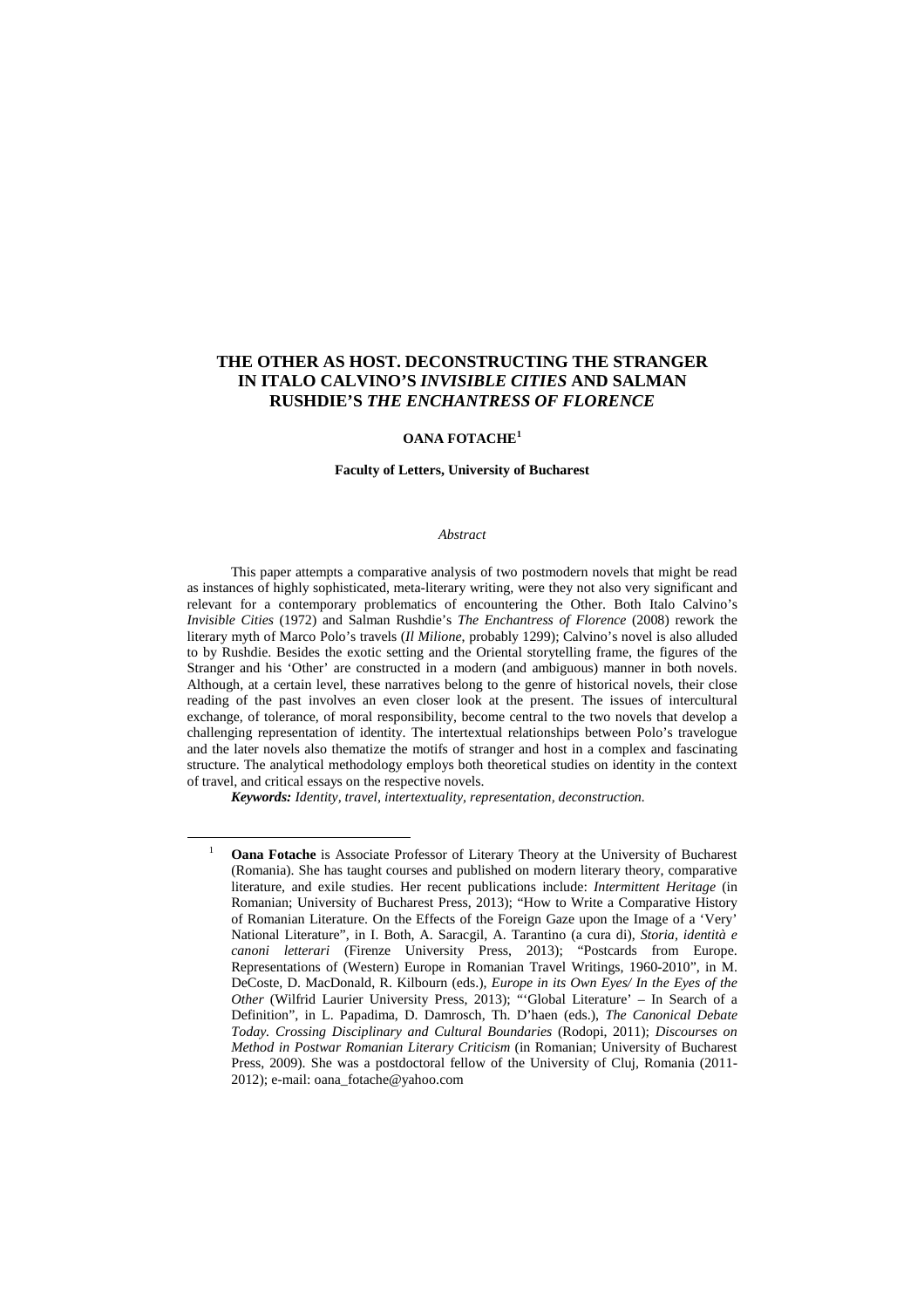One of the most fascinating and influential postmodernist novels is Italo Calvino's *Invisible Cities* (1972). A cult book, perhaps Calvino's best known, the novel inspired musicians, architects, photographers, and other novelists alike. To name but a few of the artistic works modelled on it, we can mention Jonas Dahlberg's exhibition project with the same title (2004-2005), Michael Abbriano's suite for chamber orchestra (2005), Emili Rosales's ekphrastic novel *La ciutat invisible/The Invisible City* (2005), or even the post-rock band The Drift who included an extended piece on this theme in its 'Noumena' album (2005).

For the Italian novelist, the subject of Marco Polo's travels to the East was a long-lasting obsession. He first used this theme in a 1960 screenplay<sup>2</sup>, then reworked it in the poetic prose form of *Invisible Cities.* The richness and spectacular narrative of Polo's book *Il Milione* (*The Travels of Marco Polo*) captivated the European cultural and travel imaginary for centuries. Recently, Polo's figure and its reinterpretation by Calvino were undertaken by another famous writer, the Anglo-Indian Salman Rushdie, in his *The Enchantress of Florence* (2008). Rushdie's book is another instance of a 'historiographic metafiction' (in Linda Hutcheon's phrase, 1989) that makes use of a rich variety of documentary sources and moulds them into a narrative pattern that transcends historical facts into an autonomous literary structure.

At first glance, such novels might be said to attempt a highly sophisticated representation of a literary myth; they could be termed intertextual fantasies, or 'exotic' fictions and thus denied any political, ethical, or cognitive relevance<sup>3</sup>. In this paper I will argue that besides their textual mastery and artistic value, both Calvino's and Rushdie's novels treat important issues of cultural communication and identity construction that are highly relevant for the contemporary readership outside their historical touch.

Let us recount, first, the story and the main themes of these three texts. The third chapter of Marco Polo's travels (in Latham 1982: 113-163) narrates his stay at the court of the Mughal emperor Kubilai Khan. The apparent purpose seems to be the assessment of the Khan's mightiness: 'the greatest lord the world has ever known' (in Latham 1982: 113), almost a God-like figure. His noble and military prestigious ascendency is accounted for by the traveller. Polo presents the impressive dimensions of the Khan's empire, and his mastery in keeping together different races and religions (Saracens, idolaters, Jews, Christians). The narrator does not miss the opportunity for some Christian propaganda: 'he – *the Khan, my note* – regards the Christian faith as the best' (Latham 1982: 119); the people 'have no regard for the welfare of their souls,

<sup>2</sup> Martin McLaughlin, 'Calvino's Rewriting of Marco Polo: From the 1960 Screenplay to *Invisible Cities'*, in Conklin Akbari/Iannucci/Tulk (eds.) 2008, chapter 8.

<sup>3</sup> See Alessia Ricciardi's comments and John Welsh's answer in Welsh 2008, or Malgorzata Myk's feminist reading in Myk 2009.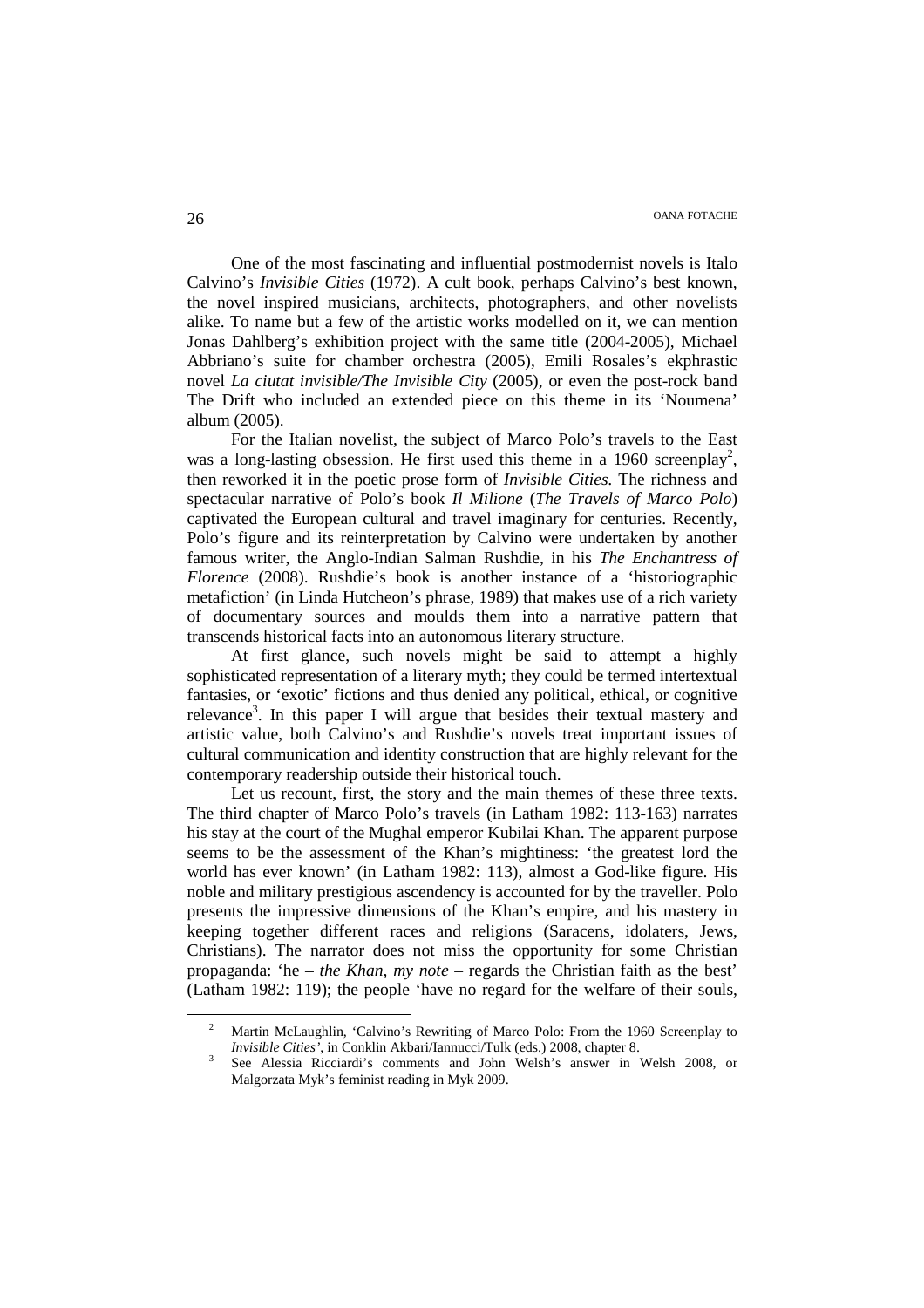# THE OTHER AS HOST... 27

caring only for the nurture of their bodies' (Latham 1982: 160). Almost every aspect of social life is surveyed from a neutral, non-biased perspective (as compared to the standards of the  $13<sup>th</sup>$  century). The organization of the empire, the court manners, the matrimonial habits, the means of communication, the hunting parties, the general economic level of the population, all are taken into account by Polo's keen eye and sense of cultural difference. His readership is the medieval European whose amazement is anticipated: 'You may be inclined to ask...' (Latham 1982: 123). Accordingly different kinds of explanations are supplied. Yet, the narrator does not hesitate to share his readers' surprise. Even a very accurate representation cannot do justice to the capital city or the palace of the Khan – 'the largest that was ever seen' (Latham 1982: 125), or to his wealth:

"I can assure you that the Great Khan has such a store of vessels of gold and silver that no one who did not see it with his own eyes could well believe it" (Latham 1982: 136).

Polo's tone is highly appreciative of everything he sees. When he senses that his audience's capacity to picture what is being told might be surpassed, he employs the conventions of the fairy tale or of mythical structures. For instance, the Khan's garden is described as a Paradise on Earth which in turn points to the traveller's privilege of getting there. He uses typical phrases that are meant to establish a trust pact with his readers: 'You can see for yourselves that...' (Latham 1982: 138), without realizing that that would be impossible other than at the discursive level<sup>4</sup>. Anyway the audience's expectations are met since they refer to the domain of the implausible. No wonder the story is astonishing; this is how it should be.

The plot and the discourse follow different patterns with Calvino and Rushdie. This time the narratee is the emperor himself. Consequently, the protocols of description and interpretation have changed. *Invisible Cities* might be the prototype of the purely descriptive novel. It has a frame story that is situated in the present tense of the narration; here the conversations between Marco Polo and the Great Khan take place. The two main characters (the only characters actually) are described as 'the emperor of the Tartars' and 'the young Venetian' (Calvino 1997: 5). As the story unfolds, Marco tells the emperor about the cities he visited during his numerous travels. The cities are grouped into 11 categories: cities and memory/cities and desire/cities and signs/thin cities/trading cities/cities and the eyes/cities and the names/cities and the dead/ cities and the sky/continuous cities/ hidden cities, in this order. The novel is organized into 9 parts. Each of them introduces a new city category in the end, except the last one. Each category gradually rises to prominence. This

<sup>4</sup> Nevertheless he was taken seriously by many. Cf. Larner 1999.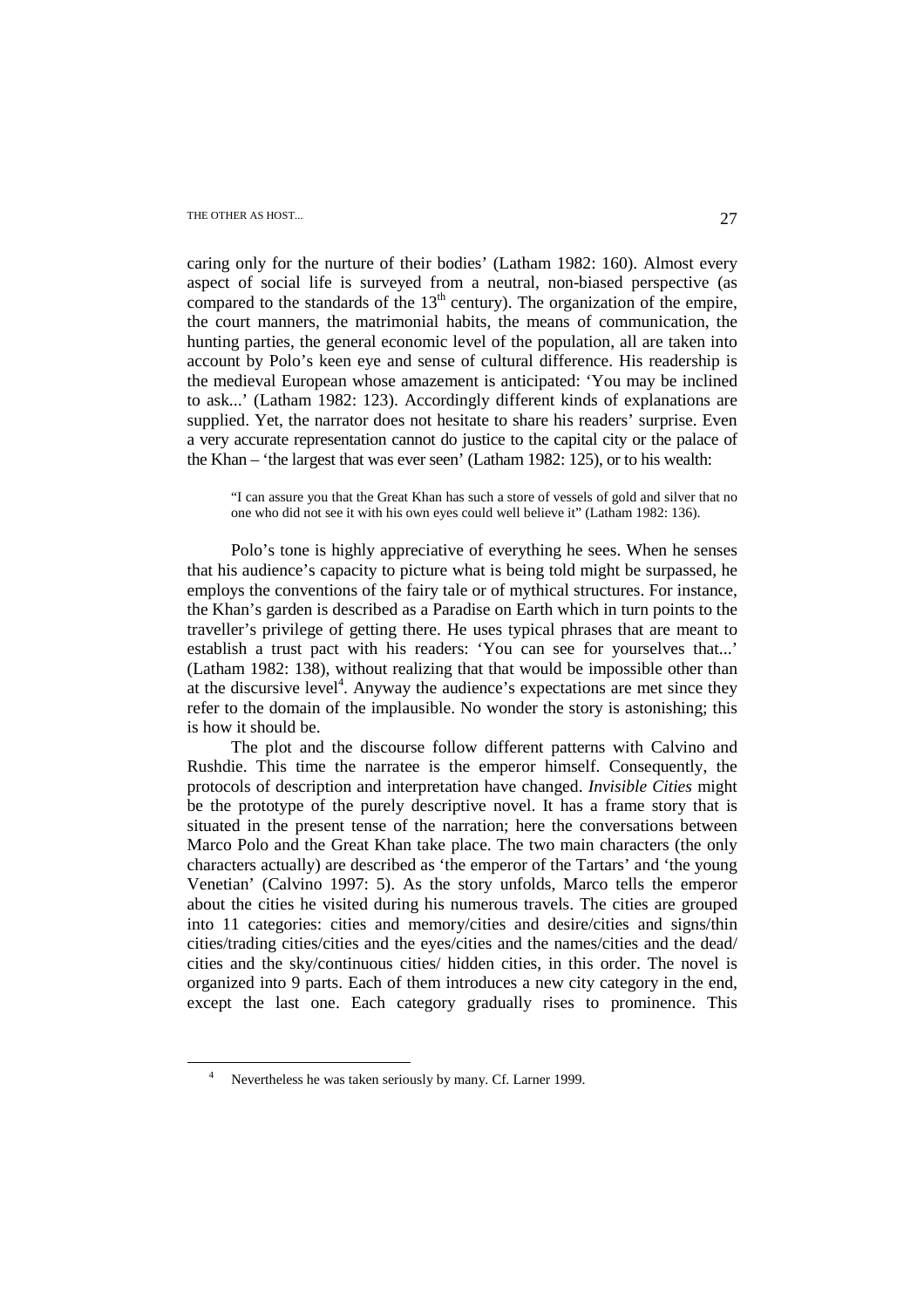combinatorial game will be further used by Calvino in other novels, most strikingly in *The Castle of Crossed Destinies* (1973).

Nothing else 'happens' except for the description of the 55 cities whose names are all feminine, reminding one of Oriental empresses, of mythical or literary characters. (The feminine symbolism of the city was convincingly assessed by psychoanalysis and archetypal criticism.) Most of the dialogues between Marco and the Khan that frame the travel accounts are meditations about the transience of human life and dwellings, or about provisional relationships. From time to time there are references to Venice, Marco's native city that commands the perspective and provides the term of comparison for all the other encounters.

By contrast, *The Enchantress of Florence* has a very complex plot. I will not attempt to summarize it here<sup>5</sup>. It unfolds on various levels – political, erotic, cultural, even mythical. The novel brings together an Oriental story taking place at the court of the Mughal emperor Akbar (1542‒1605) and a Florentine one organized around political intrigues and everyday life in the time of the Medici's rule and of Niccolò Machiavelli. There are two narrative agents that make these threads connect: Qara Köz, later called Angelica, a 'lost princess' of the Mughal dynasty and great-aunt of the emperor, who was a stunning beauty with an adventurous life, travelling to the West as far as the New World; and Niccolò Vespucci, aka Uccello di Firenze and Mogor dell'Amore, also an wanderer who functions as a Polo-like figure in the story. Only this time the places he tells Akbar about are not seen through the objective eye of the ambassador but are intertwined with his spectacular and at the same time tragic life. There are many sides to these stories and several thematic connections between them.

One level of 'strangeness' to be accounted for here refers to the relationship that these three literary works develop. Marco Polo's *Il Milione/Le Devisement du Monde* is incorporated into the theme, plot, and style structure of the later novels: more closely and explicitly by Calvino, or disseminated within the narrative texture with Rushdie. Despite the seven centuries that separate the model from its postmodern reinterpretations, there is a network of associations that brings them remarkably close.

 In the pre-modern mentality, the archetypal figure of the stranger triggers a range of connotations evolving from the neutrality of a difference in perspective, to fear of deceit and a sense of threat. The issue of trust in a stranger's tale is brought forward by both novels. The Khan of the *Invisible Cities* changes his mood quite frequently, from deep understanding and familiarity that dispense with words, to open distrust: 'Your cities do not exist' (Calvino 1997: 59), he says to Marco. The same holds true for the relationship between the young Florentine and the Mughal Akbar in *The Enchantress.* When

<sup>5</sup> For an extensive account see Jorissen 2008.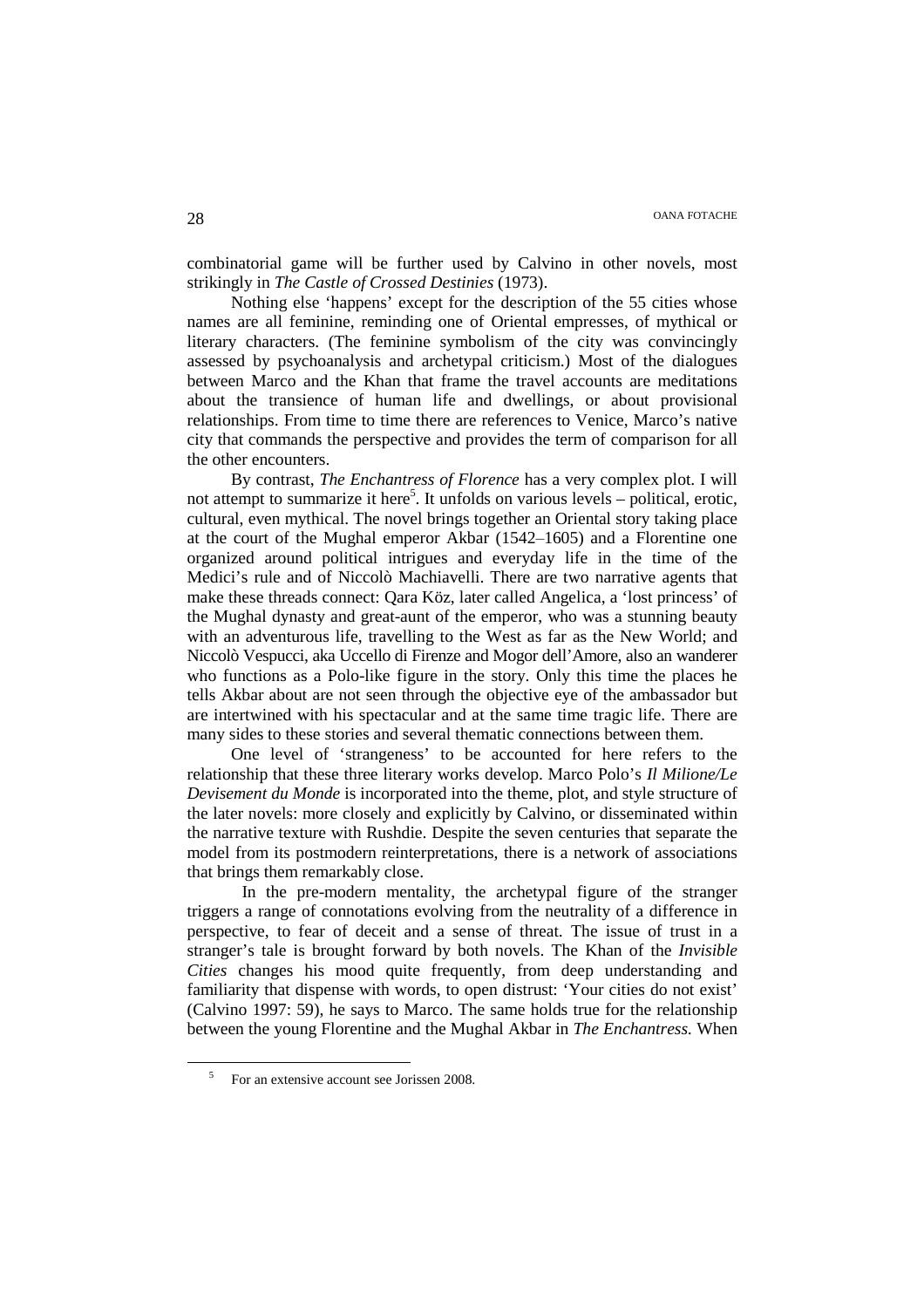# THE OTHER AS HOST... 29

 $\overline{a}$ 

the first enters the city of Sikri, the emperor's residence, the young man is very conscious of what he is going to face: 'The traveller knew that the question of trust was one he would have to answer convincingly. If he did not he would quickly die' (Rushdie 2008: 8). Then many times during his prolonged conversations and troubled relationship with the Khan, the question of his trustfulness comes out. Thus the novel and *The Travels* entertain on a thematic level an issue that concerned, in Polo's case, the reception of the book by travellers, geographers, or the general public over the ages.

Another important theme undertook by the contemporary novels is that of power. Exercising possession over an immense territory and leading its mixed population was among the Khan's qualities much admired by Marco Polo. In Calvino's novel this possession becomes problematic. Kubilai needs Marco's descriptions to assure him that he knows (and therefore rules over) his empire. Here Polo-the foreigner fulfils an essential function: he makes the empire readable to the Khan, as he knows it better than the emperor.

"'If each city is like a game of chess, the day when I have learned the rules, I shall finally possess my empire, even if I shall never succeed in knowing all the cities it contains', remarks the emperor in a melancholic tone" (Calvino 1997:  $121$ )<sup>6</sup>.

The sight of power is among the first images that strike Niccolò Vespucci upon his arrival in Sikri:

"In the tower's display of might the traveller recognized the same quality of flamboyance that burned upon his own forehead like a flame […]. Is power the only justification for an extrovert personality? The traveller asked himself, and could not answer" (Rushdie 2008: 9).

Later on his account of the Florentine political state of affairs includes a lesson on power valid everywhere, in the Western and Eastern world alike:

"Therefore the prince must be sure of his ability to overpower the servants' uprisings as well as the foreign armies, the assaults of the enemy within as well as attacks from outside" (Rushdie 2008: 334).

At the stylistic level, in order to mark the distance from the medieval intertext, Calvino employs a free indirect discourse that relates to one or the other of the characters, in turn. In the dialogued passages, the emperor uses the first person plural, as customary, while Polo the storyteller sometimes adopts the neutral position of 'the visitor', 'the foreigner', 'a man', or even 'he'. This objectification strategy is quite distant from the 'original' Polo's speech who

<sup>6</sup> In *The Enchantress of Florence,* the motive of chess playing takes the form of *human pachisi,* a powerful metaphor of the will of the master who treats his (female) subjects as inanimate pieces on the game board.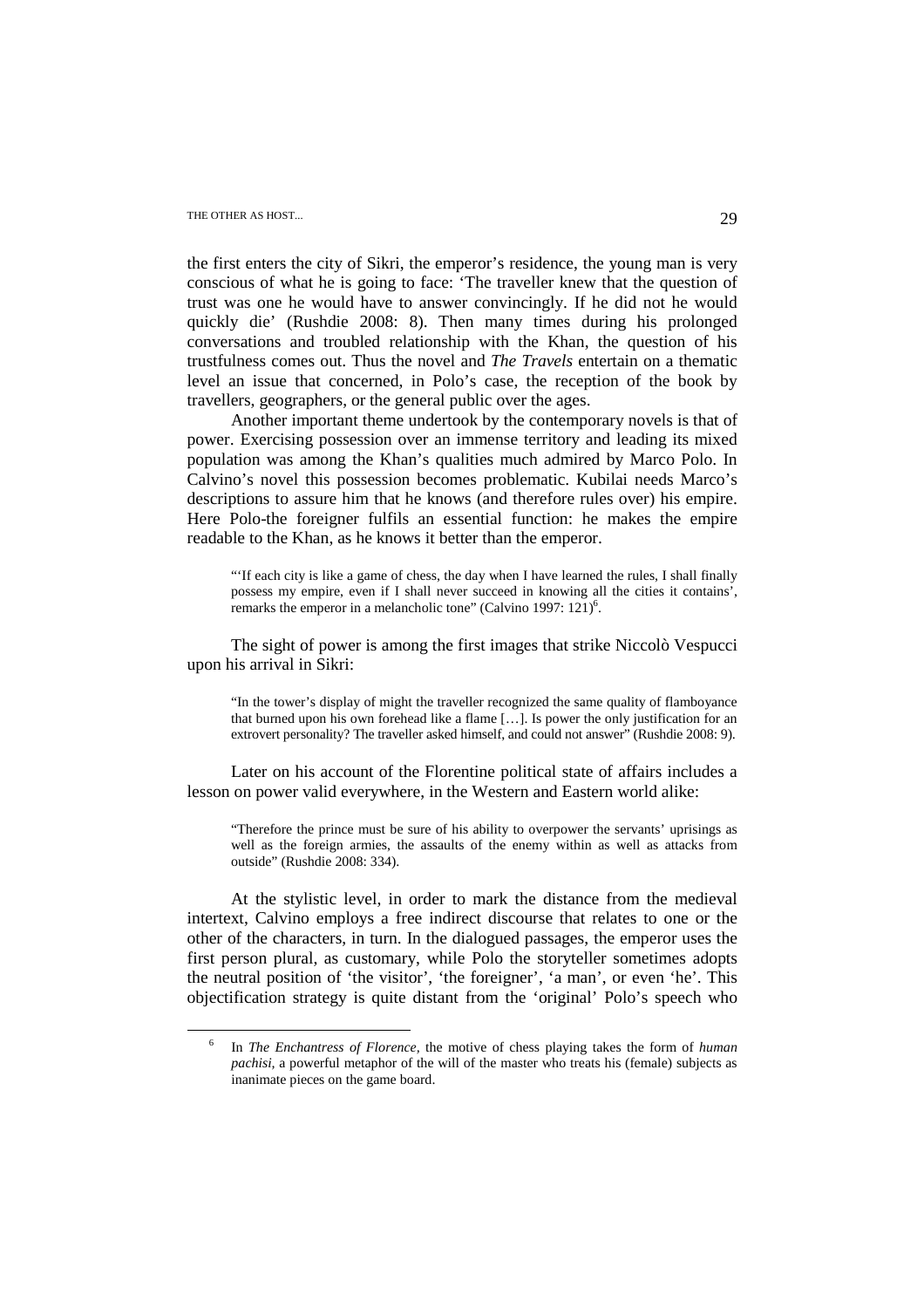used the first person singular. What is preserved from *Il Milione* is the manner of addressing directly an imaginary audience: 'you can say', 'you come upon' (an indication perhaps that this is an everyman's journey, in the medieval sense).

In this matter, the conversations between the emperor and his favourite and double Mogor dell'Amore (in Rushdie's novel) parallel those between Marco and the Khan in Calvino's novel (for instance, the wonderful discussion on pantheism). Niccolò/Mogor even mentions Polo's 'fantastic voyages' when talking about his father's Florentine young years (Rushdie 2008: 167). And the very first sentence of *The Enchantress* bows to Polo and Calvino's beginnings, making its intertextual references appear simultaneously historical and present in the narrative time:

"In the day's last light the glowing lake below the palace-city looked like a sea of molten gold. A traveller coming this way at sunset – this traveller, coming this way, now, along the lakeshore road – might believe himself to be approaching the throne of a monarch so fabulously wealthy that he could allow a portion of his treasure to be poured into a giant hollow in the earth to dazzle and awe his guests" (Rushdie 2008: 5).

Thus, in different ways, both Calvino and Rushdie incorporate *Il Milione*  and the literary myth of Marco Polo into their own narrative structures; and Rushdie refers to *Invisible Cities* as if illustrating Roland Barthes's theory of the (post)modern text as essentially *writable/writerly* (as opposed to the traditional *readable* one).

But it is not the only kind of strangeness that demands interpretation in these novels. 'Who is the stranger?' becomes a question difficult to answer. The Easterner and the Westerner, the powerful and the powerless, the foreigner and the host are of course easily recognizable categories, but not quite stable ones.

In *Invisible Cities*, one way of thematizing the ambiguity of the relationship between how things look like and how they really are is by employing perspective games. 'There are two ways of describing the city of Dorothea', says Marco (Calvino 1997: 9); another city, Despina, looks entirely different when viewed from sea and from land. The traveller changes in the course of his travels too. So if knowledge depends on seeing, then knowing a city is a complex and deceiving process. Also human encounters are construed as a perpetual game of interpretation, of readings and misreading: 'In Chloe, a great city, the people who move through the streets are all strangers. At each encounter, they imagine a thousand things about one another…' (Calvino 1997: 51). In the representation of his travels, the narrator makes use of a dialectics of the familiar and the unfamiliar. By assuming the identity of an ambassador, a go-between figure, he acquires a certain autonomy and power that make him a partner for the emperor. In one of the italicized frames of the story, the narrator takes on Marco's perspective: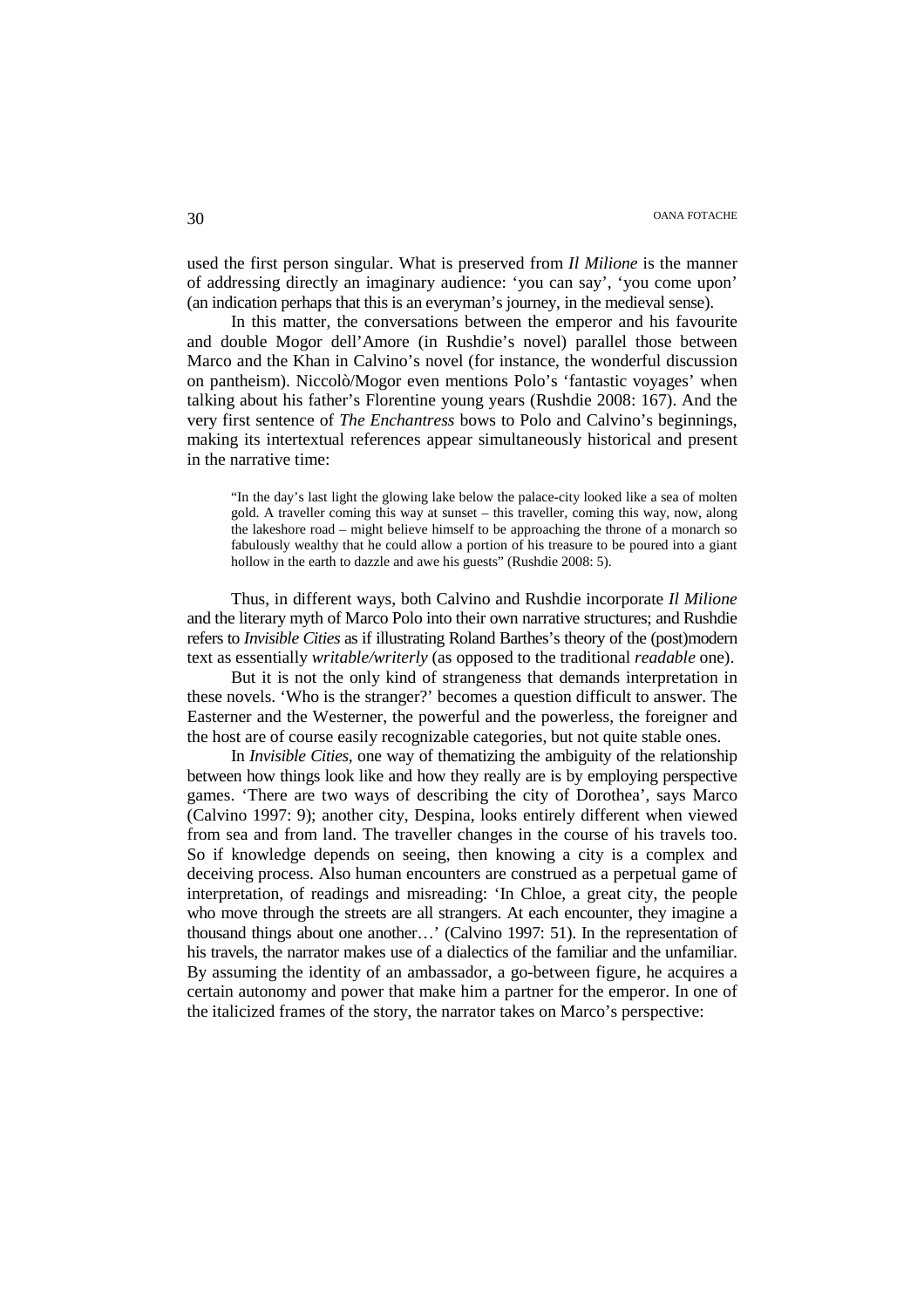# THE OTHER AS HOST... 31

"The ambassadors were Persians. Armenians. Syrians. Copts. Turkomans; the emperor is he who is a foreigner to each of his subjects. And only through foreign eyes and ears could the empire manifest its existence to Kublai" (Calvino 1997: 21).

The deconstruction of the conventional stranger type is obvious here.

A peculiar relationship is established between the place and the identity of the traveller/foreigner. It is mediated by references to one's own past; as he travels to distant places, Marco loses track not only of Venice, his dream city, but also of himself. He goes on looking for himself and his native city by spatializing the past as such (see Duncan/Ley (eds.) 1993: 39-57): 'the foreignness of what you no longer are or no longer possess lies in wait for you in foreign, unpossessed places' (Calvino 1997: 29). The modern and the ancient often intermingle in his descriptions of the cities. Instead of familiarizing the distant for the Khan's view, Marco Polo as the narrator of *Invisible Cities* estranges it and, by the same move, begins to share the other's perspective so that the two of them are indistinguishable in the end.

In Rushdie's novel, the theme of encountering the Other is mainly developed by means of a surprising and very efficient strategy. The mirror motive functions as an organizing principle of the story. The imaginary queen Jodha and the Enchantress Qara Köz/Angelica are symmetrical figures, workings of the imagination that cross the border into the real world through Akbar's love. We learn that the princess Qara Köz had a young servant girl whom everybody calls The Mirror due to their striking resemblance. On another level, of the story-within-the-story, the imaginary hero Hamza – a sort of Orlando innamorato – is depicted by the court painter as the emperor's symbolical mirror and their life stories are thus matched. The city of Herat is called 'the Florence of the East'. The first enchantress of Florence, Simonetta Vespucci – Botticelli's model for Primavera and Venus – stands in a similar relationship to the Mughal princess, and so on. The intricate network of correspondences gives the novel its symmetrical form.

Rushdie's reworking of the historical novel pattern affects the issue of identity as a seemingly fixed construct in a traditional, pre-modern world. Through this mirroring technique people's identities are confusing and fluid. Several characters in the novel change their names, religions, languages, and world views. The emperor's and the court's perceptions of the young Niccolò Vespucci are considerably modified as the story progresses. The wanderer Mogor dell'Amore, seen at first as a sorcerer or a thief, improves his image to such an extent that Akbar thinks of him as a brother or even a son and considers including him in the royal family (the emperor himself, we are told, was raised by his father's enemies, in exile, among foreigners). As a natural outcome of their close friendship the emperor finds in the Western political and moral philosophy a support for his 'Renaissance' thoughts; and his young friend encourages him in a Polo-like pessimistic wisdom: